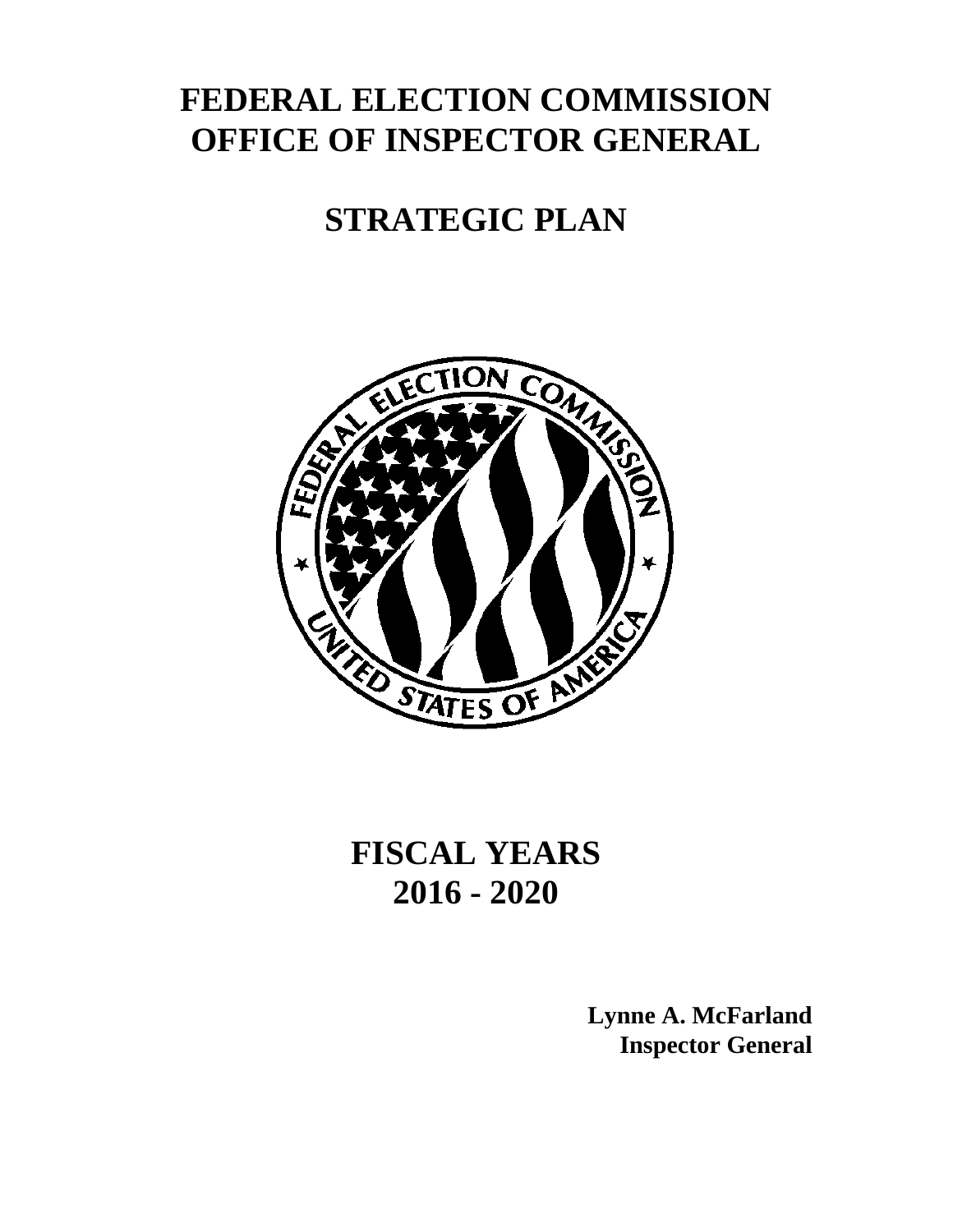## **Inspectors General Vision Statement**

## **For the Office of Inspector General**

*To act as an agent of positive change striving for continuous improvement in the agency's management and program operations and in the Office of Inspector General*.

### **Statement of Principles**

\_\_\_\_\_\_\_\_\_\_\_\_\_\_\_\_\_\_\_\_\_\_\_\_\_\_\_\_\_\_\_\_\_\_\_\_\_

## **We Will:**

- Strive to ensure optimal stewardship of taxpayer dollars and endeavor to ensure proper use of public funds through the fulfillment of our statutory duties and responsibilities.
- Work with the agency and the Congress to improve program management, efficiency, and effectiveness.
- Maximize the positive impact and ensure the independence and objectivity of our audits, inspections, investigations, and other reviews.
- Use our work to increase agency integrity, accountability, and recommend improved systems to prevent waste, fraud, abuse, and mismanagement.
- Use innovative tools and work products to provide the agency with suggested means for improvement.
- Continue to build and improve relationships with agency management and staff based on a shared commitment to improving program operations and effectiveness.
- Strive to continually improve the quality and usefulness of our products.
- Work with our stakeholders to address Government-wide issues.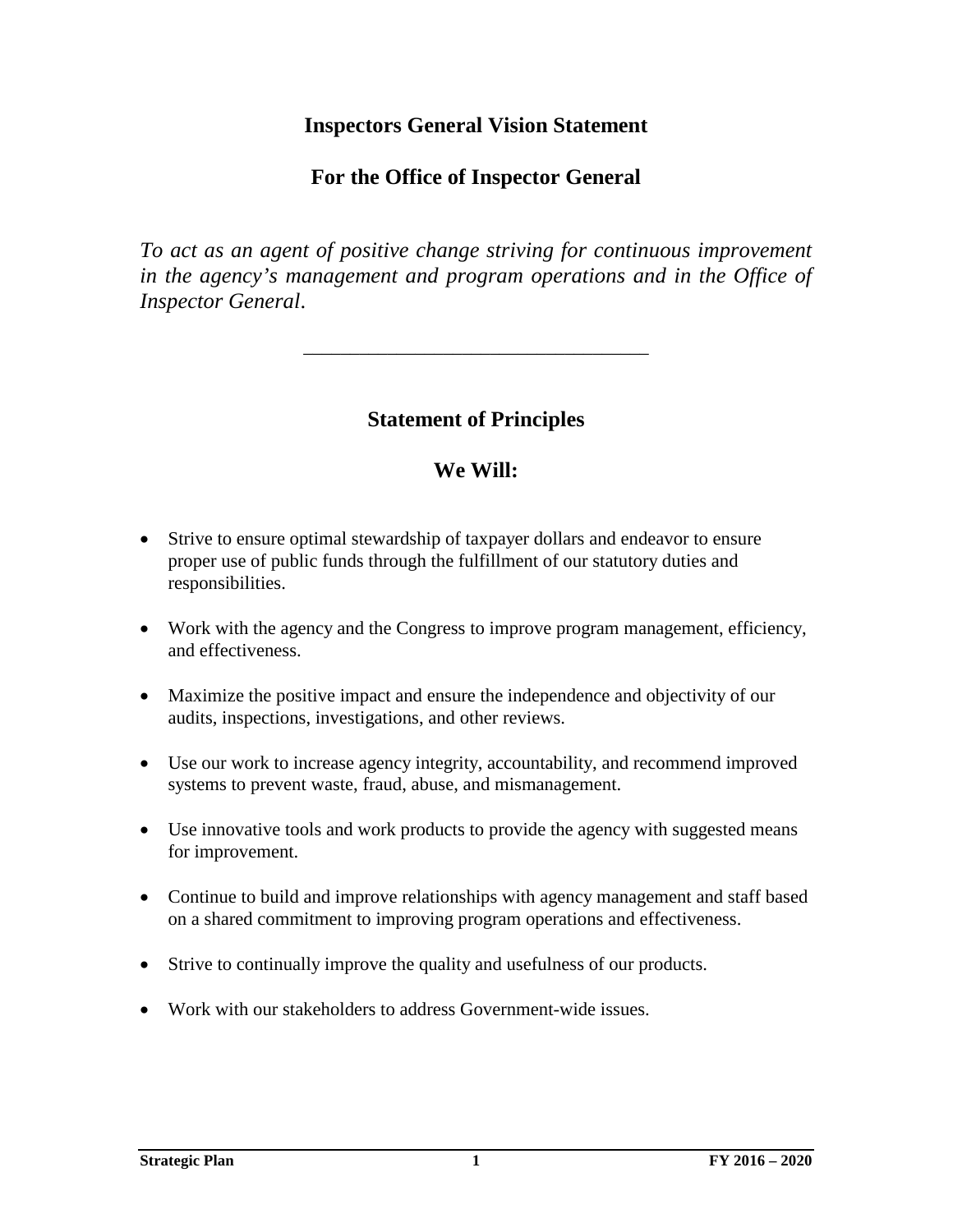# **STRATEGIC PLAN FOR THE OFFICE OF INSPECTOR GENERAL**

### **I. Introduction and Background:**

To enhance the effectiveness of the Office of Inspector General (OIG) at the Federal Election Commission (FEC), to ensure effective audit and inspection coverage of the Commission's programs and operations, and to ensure that allegations within the OIG's investigative jurisdiction are properly addressed, the OIG has developed the following strategic plan. In conjunction with the strategic plan, the OIG will continue to request audit and inspection ideas from all staff. The OIG will also take into consideration the FEC's strategic plan in making its decisions on areas to audit and inspect to enable the office to address the audit and inspection requirements of its stakeholders.

The FEC OIG was created by the 1988 amendments to the Inspector General Act of 1978 (IG Act). The mission of the OIG, as spelled out in the IG Act, is to:

- conduct and supervise independent and objective audits and investigations relating to agency programs and operations;
- promote economy, effectiveness, and efficiency within the agency;
- prevent and detect fraud, waste and abuse in agency program and operations;
- review and make recommendations regarding existing and proposed legislation and regulations relating to agency programs and operations; and
- keep the agency head and the Congress fully and currently informed of problems in agency programs and operations.

To carry out these responsibilities, the Congress has given the Inspector General:

- access to all records, reports, audits, reviews, documents, papers, recommendations or other material which relate to the programs and operations of the FEC;
- authority to make such investigations and reports that in the judgment of the Inspector General, are necessary;
- authority to request assistance from any Federal, state or local government agency as may be necessary;
- authority to issue subpoenas;
- authority to administer and take oaths, affirmations or affidavits;
- direct and prompt access to the Commission (as head of the agency);
- authority to select, appoint and employ such officers and employees as may be necessary for carrying out the functions, powers, and duties of the OIG;
- authority to obtain expert and consultant services; and
- within the limits of the budget, authority to contract out for audits, studies, analyses, and other services.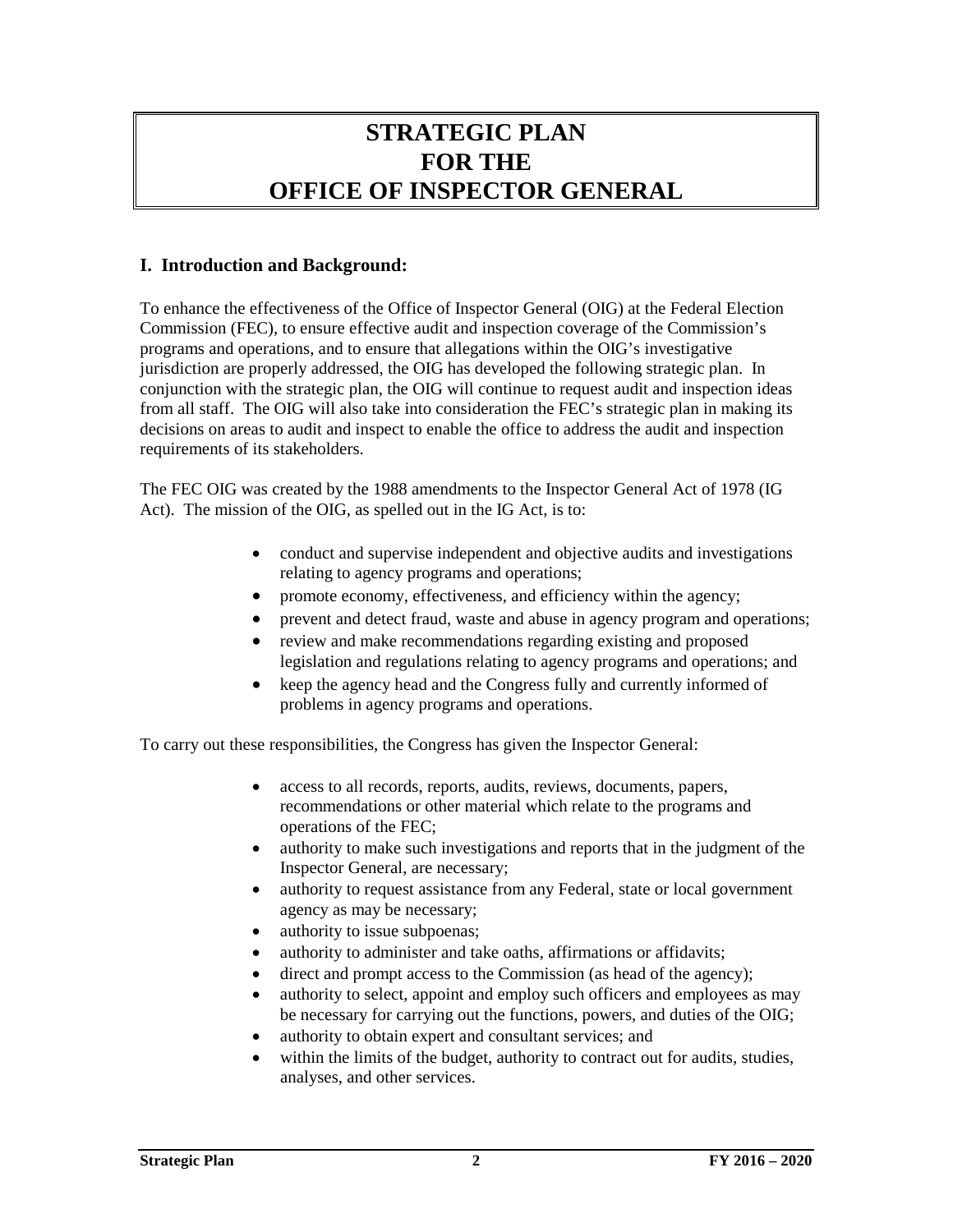The OIG shall also:

- comply with *Government Auditing Standards* and other applicable auditing, investigative, and inspection standards;
- ensure that any work performed by non-federal auditors complies with *Government Auditing Standards*;
- avoid duplication with the U.S. General Accountability Office and ensure effective coordination and cooperation;
- report all suspected violations of criminal law to the Attorney General; and,
- arrange for a review of the OIG by a federal audit entity at least once every three years for the purpose of determining whether *Government Auditing Standards* are being followed.

### **II. Organization:**

The OIG is currently composed of six full time equivalent employees. The staff consists of the Inspector General, Deputy Inspector General, Counsel to the Inspector General and Chief Investigator, two Senior Auditors, and a Special Assistant to the Inspector General. The OIG anticipates adding an additional staff member in early fiscal year (FY) 2016. The OIG has a Memorandum of Understanding with the Staff Director and the Designated Agency Ethics Official.

The OIG takes several steps to ensure that the quality of the work performed and products produced meets or exceeds applicable standards and guidelines. The office hires only qualified and competent staff, and ensures that their expertise and professional competence is maintained by being certain that all staff, at a minimum, receive the amount of training required by the *Government Auditing Standards* and for professional licenses and certifications. A deliberate effort is made to give staff a wide variety of assignments, including special projects, to further increase their knowledge and capabilities. Since the staff size is on a smaller scale, the Inspector General is very involved in the audit and investigative processes.

All products that are produced by the OIG are personally reviewed and signed by the Inspector General or Deputy Inspector General. In addition, every three years, the OIG undergoes a peer review of the audit operation. The investigative operations are also voluntarily peer reviewed on a three year cycle. Peer reviews are conducted by another Office of Inspector General following the Council of Inspectors General on Integrity and Efficiency (CIGIE) guidelines. The results of the peer reviews are given to the Commission by the Inspector General, posted on the OIG webpage and published in the Semiannual Report to Congress.

### **III. Office of Inspector General's Goals and Objectives:**

Three major OIG-wide goals, each with related objectives, have been identified. The goals focus on impact, quality, and excellence. Strategies and performance measures for each have been included.

The OIG strategic plan will continue to evolve and will be reviewed and updated as necessary to ensure maximum effectiveness in meeting changing needs, consistent with the OIG's statutory responsibilities. The term "stakeholder" as used in this plan includes, but is not limited to, the Commission, FEC management and staff, Congress, and the Inspector General community.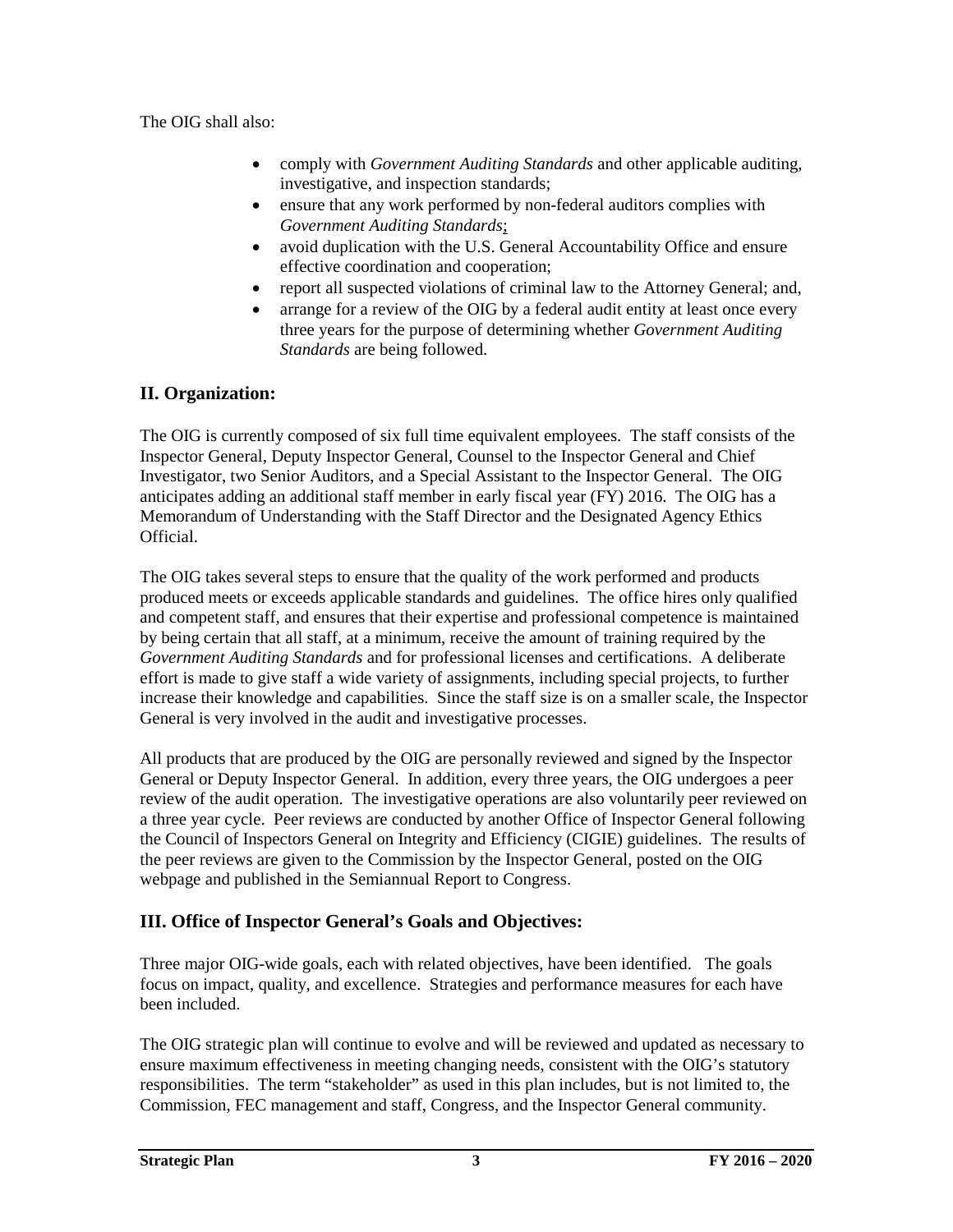**IMPACT: OIG products and services will be designed to positively impact FEC policies, programs, and operations by promoting integrity, efficiency, and effectiveness.**

- **Objective A:** Identify potential fraud, waste, abuse, and mismanagement, and advise FEC management on ways to implement effective safeguards to improve accountability and reduce risk of loss.
	- **Strategy:** Conduct annual risk assessment and perform audits, reviews, and inspections to address high risk areas; and - Perform fraud vulnerability reviews to assess risk in agency programs.
- **Objective B:** Identify internal control deficiencies and inefficient processes and procedures, and make recommendations to the agency to improve program management.
	- **Strategy:** Perform audits, inspections, and reviews based on risk assessment and report findings and recommendations to FEC management; and - Incorporate information obtained through complaints and stakeholder feedback and suggestions into work plan.
- **Objective C:** Conduct timely audits, investigations, reviews, and inspections, and take appropriate reporting action.
	- **Strategy:** Identify appropriate lessons learned to improve timeliness and quality; and,
		- Conduct follow-up reviews to determine if intended results have been achieved.
- **Objective D:** Educate the agency on fraud prevention and detection practices.
	- **Strategy:** Continue existing outreach programs and develop new ones to educate new and current employees.
- **Objective E:** Improve stakeholder engagement.
	- **Strategy:** Continue to foster a collaborative relationship emphasizing open and honest communication with FEC management and staff (consistent with the independent nature of the OIG);
		- Improve Congressional outreach and response;
		- Ensure that priorities of IG are effectively communicated; and
		- Continue involvement with the Inspector General community.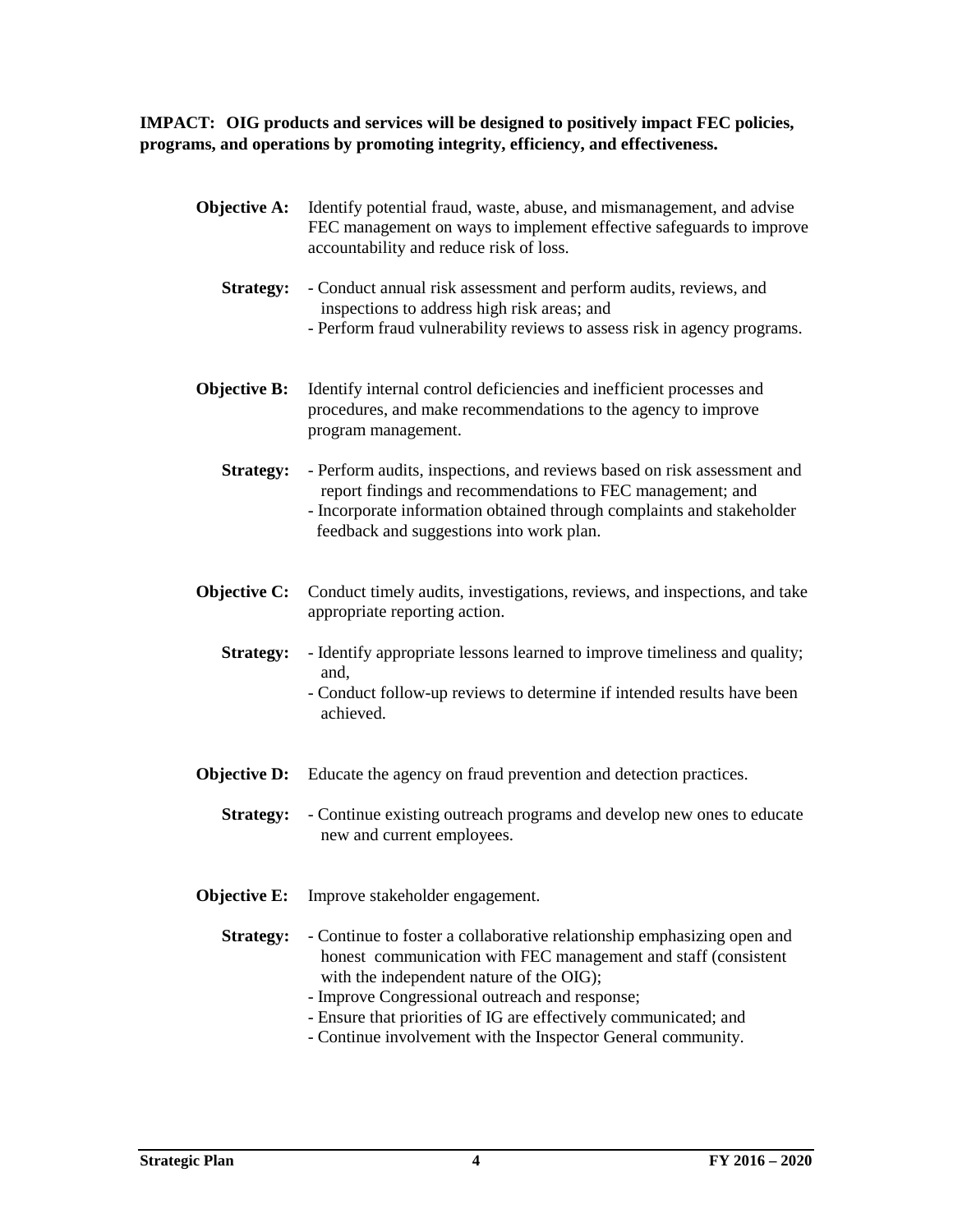- **Objective F:** Maintain a dynamic strategic planning process.
	- **Strategy:** Periodically review and update the strategic plan to address changing OIG, FEC and other stakeholder priorities; and, - Identify factors that influence organizational change and develop short and long term plans to address them.
- **Objective G:** Ensure the agency follows through with agreed-upon recommendations in a timely manner.
	- **Strategy:** Work with the agency to ensure adherence to FEC Directive 50 and other appropriate guidance; and,
		- Conduct reviews of the implementation of agreed-upon recommendations.

**Performance Measures:** Determine the impact and effectiveness of OIG products and services in promoting positive change and producing results by following up with management and staff; conduct assessments to determine impact of OIG products on FEC programs and operations; reach agreement with management on at least 95% of recommendations within two months of the report issue date.

#### **QUALITY: OIG products and services provided to the FEC will be of the highest quality and meet or exceed applicable standards.**

**Objective A:** Deliver timely, relevant, high-quality products and services that provide value to our stakeholders. **Strategy:** - Conduct quality assurance programs; - Comply with applicable statutory requirements and other applicable guidance and standards; and - Set realistic and appropriate milestones. **Objective B:** Assess the effectiveness of OIG activities in fulfilling statutory duties and responsibilities and in meeting stakeholder expectations and needs.  **Strategy:** - Solicit and evaluate stakeholder feedback concerning products and services; and - Participate in required and voluntary peer reviews.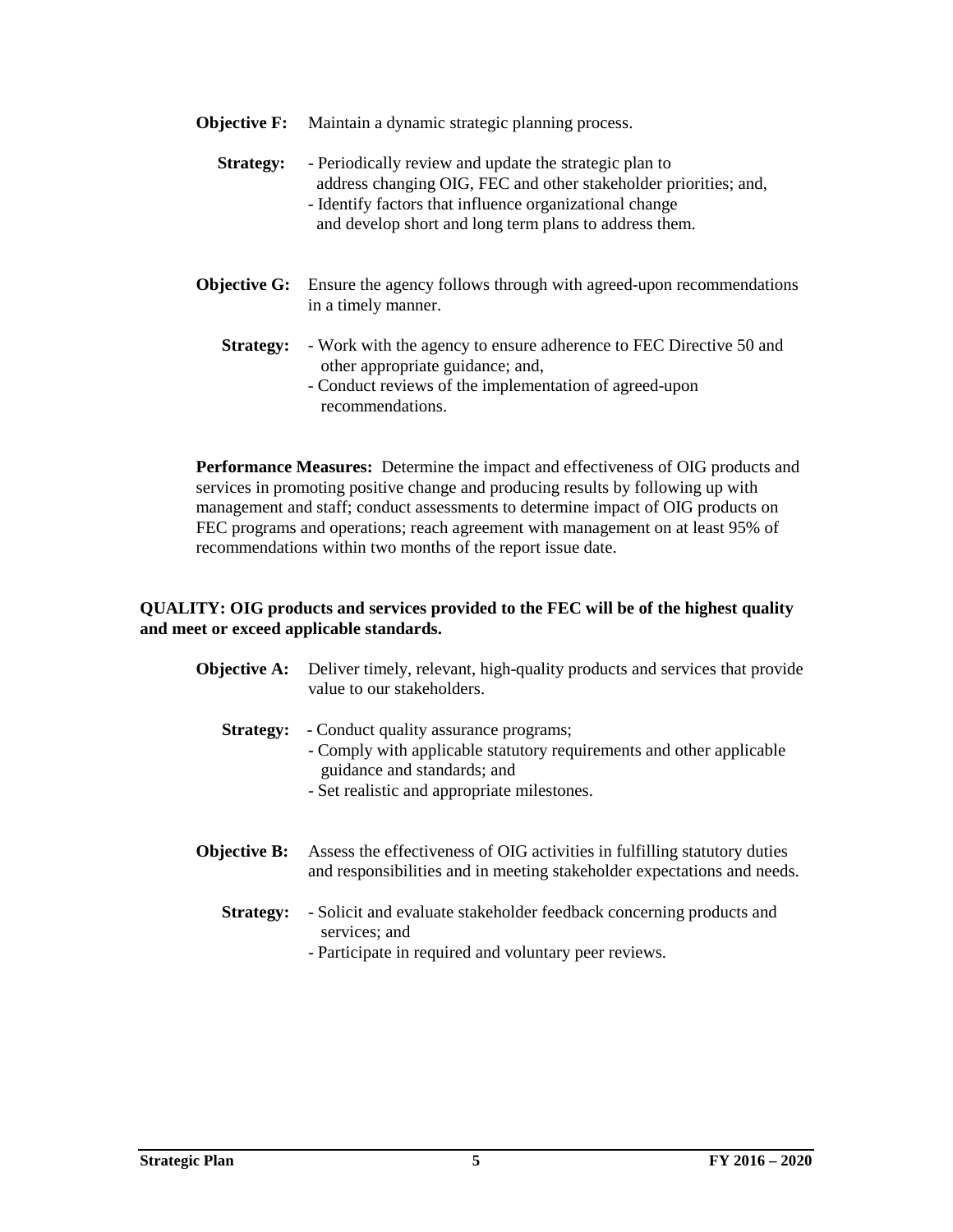- **Objective C:** Implement and continuously update OIG processes and procedures to ensure they are efficient, effective, and consistent in producing quality products.
	- **Strategy:** Ensure that OIG operational policies and procedures are followed; and - Ensure that OIG follow-up procedures with stakeholders are optimal.

**Performance Measures:** Determine the quality and timeliness of OIG products through stakeholder feedback and as measured by CIGIE, GAO, and other applicable standards. Participate in audit and investigative peer reviews.

**EXCELLENCE: OIG will maintain a skilled and motivated work force and empower employees to maximize their professional and personal potential by fostering accountability, communication, teamwork, and constant growth and developmen**t.

- **Objective A:** Attract and retain well-qualified, diverse and motivated employees.
	- **Strategy:** Develop and implement a comprehensive recruiting program that attracts a broad population with the knowledge, skills, abilities, and expertise necessary to make meaningful contributions to the OIG and stakeholders;
		- Assess employee satisfaction and develop strategies to address employee concerns;
		- Provide challenging assignments and opportunities for staff;
		- Identify reasons for staff departures and develop plans to foster greater staff retention; and,
		- Adhere to Equal Employment Opportunity principles and strive to maintain a diverse work force.
- **Objective B:** Provide training and developmental opportunities to employees.

**Strategy:** - Assess training needs in relation to employee and office needs;

- Ensure that *Government Auditing Standards* and professional license and certification training requirements are met;
- Provide broad based training to increase knowledge in areas not directly related to the employee's area of expertise;
- Enable participation of employees in OIG community projects as much as possible.